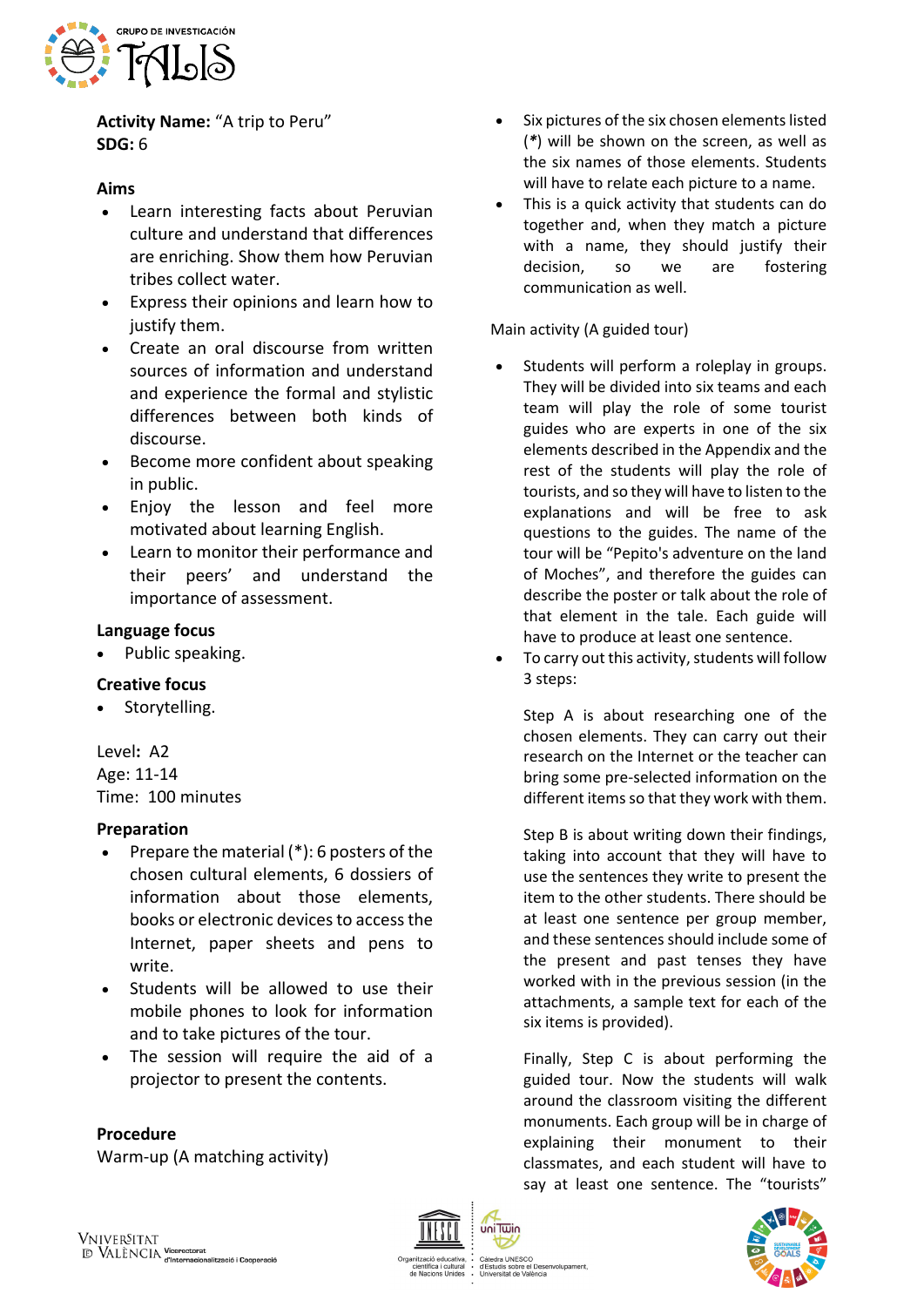

should take notes and pictures because they will need them for the last part of the session. They can also ask questions to the guides.

### **Follow-up**

- If it has not been done in a previous activity, write down some keywords about the relationship between this tale and SDG 6. Share them with the rest of the group through the usual virtual tool or platform.
- To finish this session, students will create a photo book in English. They can work in pairs with their computers to make a summary of the trip using their pictures and their notes. This activity encourages creativity and fosters the ability to summarize through the creation of a discourse that is written and visual at the same time. This task can be finished as homework and the outcome can be evaluated by the teacher.

Evaluation of the activity

- WARM-UP: it will be used for evaluating participation and oral interaction among students.
- GUIDED TOUR: The teacher will evaluate the following linguistic aspects:

The use of verb tenses that every guide makes. They need to use 2 verbs appropriately to pass.

Other aspects like fluency, pronunciation and intonation will also be considered.

Some non-linguistic aspects, such as the body language or the originality of the content, will also be evaluated.

50% of the marks of the guided tour will be provided by peer evaluation: in their groups, students will have to fill out a template assessing the performance of the other groups. Also, the groups will have to evaluate their own performance. With this evaluation

system, we make sure that students reflect on their own learning process.

PHOTOBOOK: the creation of the photobook will be used for evaluating the ability to summarize the students as well as their written production. The adequate use of verbs will be again positively considered, as well as the originality of contents and presentation. Students will also vote for the best photo book in different categories, and this will provide the winner of each category with one extra point.

## **Additional resources**



### **(\*) PREPARATION**

Before carrying out this session, at the end of the previous session, students will have been divided into 6 teams. After the warm-up, which will be a matching activity, each team will have to do some research on one of the elements described in the following list:

- 1. Chochoconday (the hills where Cajabamba is located)
- 2. Cajabamba (the city where the deer Pepito lives)
- 3. Chivato Huayco (the natural pool Pepito visits)
- 4. The village of the Moches (the legendary place which the Carnavalón wants Pepito to see)
- 5. The Pyramid of the Sun (one of the most valued monuments of the Moche civilization)
- 6. The Aiapaec (the God of the Moches)

Six posters representing the main cultural elements appearing in the tale will be hanging on the walls of the classroom. The posters will be arranged following the chronological order in which the different items appear on the story

The space around the posters will need to be cleared out so that the students can move.



uniTwin

iuis sobre el Des<br>rsitat de València

Cátedra UNESCO<br>d'Estudis sobre el Desenvolupament